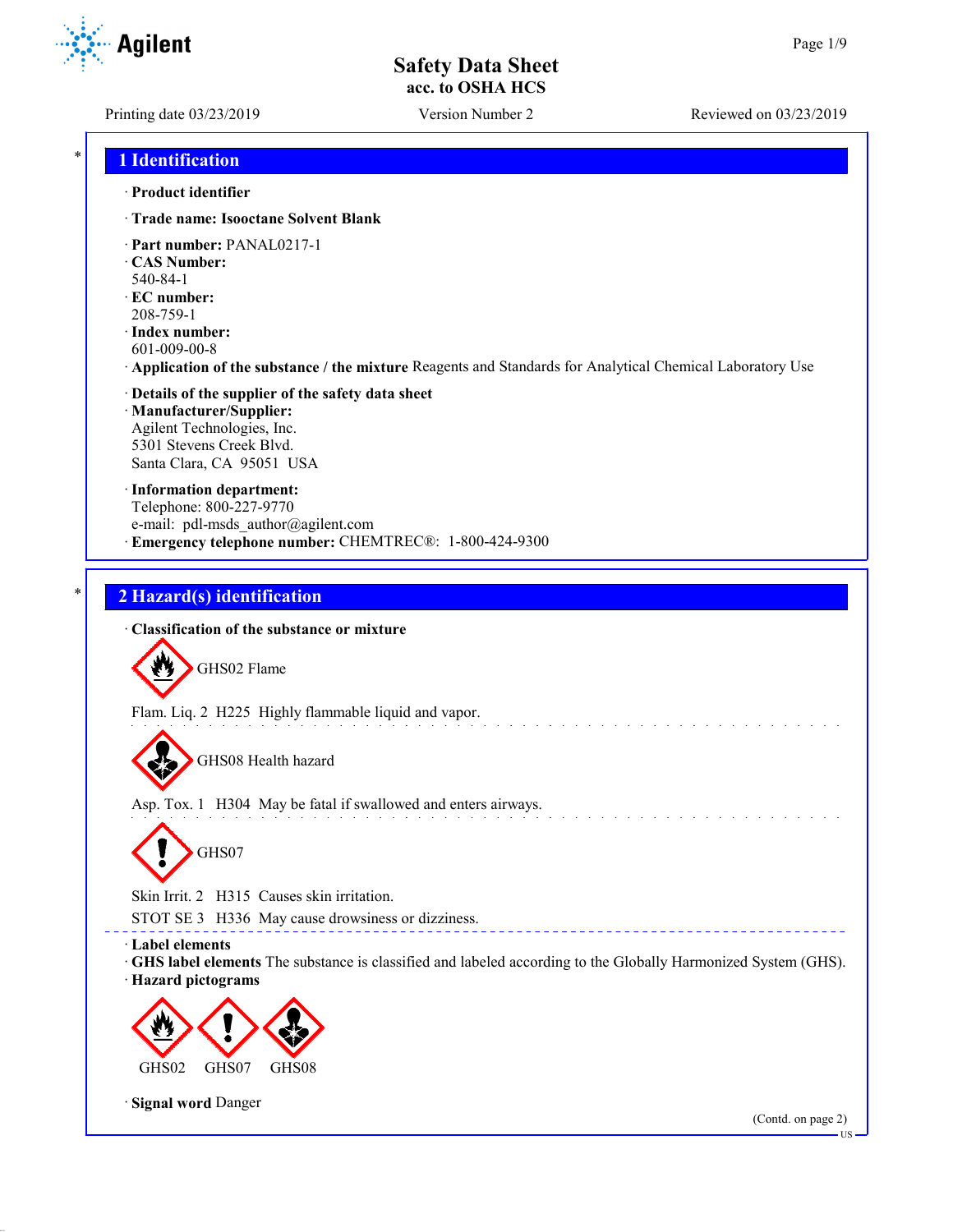Printing date 03/23/2019 Version Number 2 Reviewed on 03/23/2019

**Trade name: Isooctane Solvent Blank**

|                                                                                                     | (Contd. of page 1) |
|-----------------------------------------------------------------------------------------------------|--------------------|
| · Hazard-determining components of labeling:                                                        |                    |
| 2,2,4-trimethylpentane                                                                              |                    |
| · Hazard statements                                                                                 |                    |
| Highly flammable liquid and vapor.                                                                  |                    |
| Causes skin irritation.                                                                             |                    |
| May cause drowsiness or dizziness.                                                                  |                    |
| May be fatal if swallowed and enters airways.                                                       |                    |
| · Precautionary statements                                                                          |                    |
| Keep away from heat/sparks/open flames/hot surfaces. - No smoking.                                  |                    |
| Ground/bond container and receiving equipment.                                                      |                    |
| Use explosion-proof electrical/ventilating/lighting/equipment.                                      |                    |
| Use only non-sparking tools.                                                                        |                    |
| Take precautionary measures against static discharge.                                               |                    |
| Avoid breathing dust/fume/gas/mist/vapors/spray                                                     |                    |
| Wash thoroughly after handling.                                                                     |                    |
| Use only outdoors or in a well-ventilated area.                                                     |                    |
| Wear protective gloves/protective clothing/eye protection/face protection.                          |                    |
| If swallowed: Immediately call a poison center/doctor.                                              |                    |
| Specific treatment (see on this label).                                                             |                    |
| Do NOT induce vomiting.                                                                             |                    |
| If on skin (or hair): Take off immediately all contaminated clothing. Rinse skin with water/shower. |                    |
| IF INHALED: Remove person to fresh air and keep comfortable for breathing.                          |                    |
| Call a poison center/doctor if you feel unwell.                                                     |                    |
| Take off contaminated clothing and wash it before reuse.                                            |                    |
| If skin irritation occurs: Get medical advice/attention.                                            |                    |
| In case of fire: Use for extinction: CO2, powder or water spray.                                    |                    |
| Store in a well-ventilated place. Keep container tightly closed.                                    |                    |
| Store in a well-ventilated place. Keep cool.                                                        |                    |
| Store locked up.                                                                                    |                    |
|                                                                                                     |                    |
| Dispose of contents/container in accordance with local/regional/national/international regulations. |                    |
| · Classification system:                                                                            |                    |
| $\cdot$ NFPA ratings (scale 0 - 4)                                                                  |                    |
| $Health = 1$                                                                                        |                    |
| Fire $=$ 3                                                                                          |                    |
| Reactivity = $0$                                                                                    |                    |
|                                                                                                     |                    |
| · HMIS-ratings (scale 0 - 4)                                                                        |                    |
| <b>HEALTH</b><br>$\boxed{1}$ Health = 1                                                             |                    |
| Fire = $3$<br>$\sqrt{3}$<br><b>FIRE</b>                                                             |                    |
| REACTIVITY 0 Reactivity = 0                                                                         |                    |
|                                                                                                     |                    |
|                                                                                                     |                    |
| Other hazards                                                                                       |                    |
| · Results of PBT and vPvB assessment                                                                |                    |
| · PBT: Not applicable.<br>· vPvB: Not applicable.                                                   |                    |

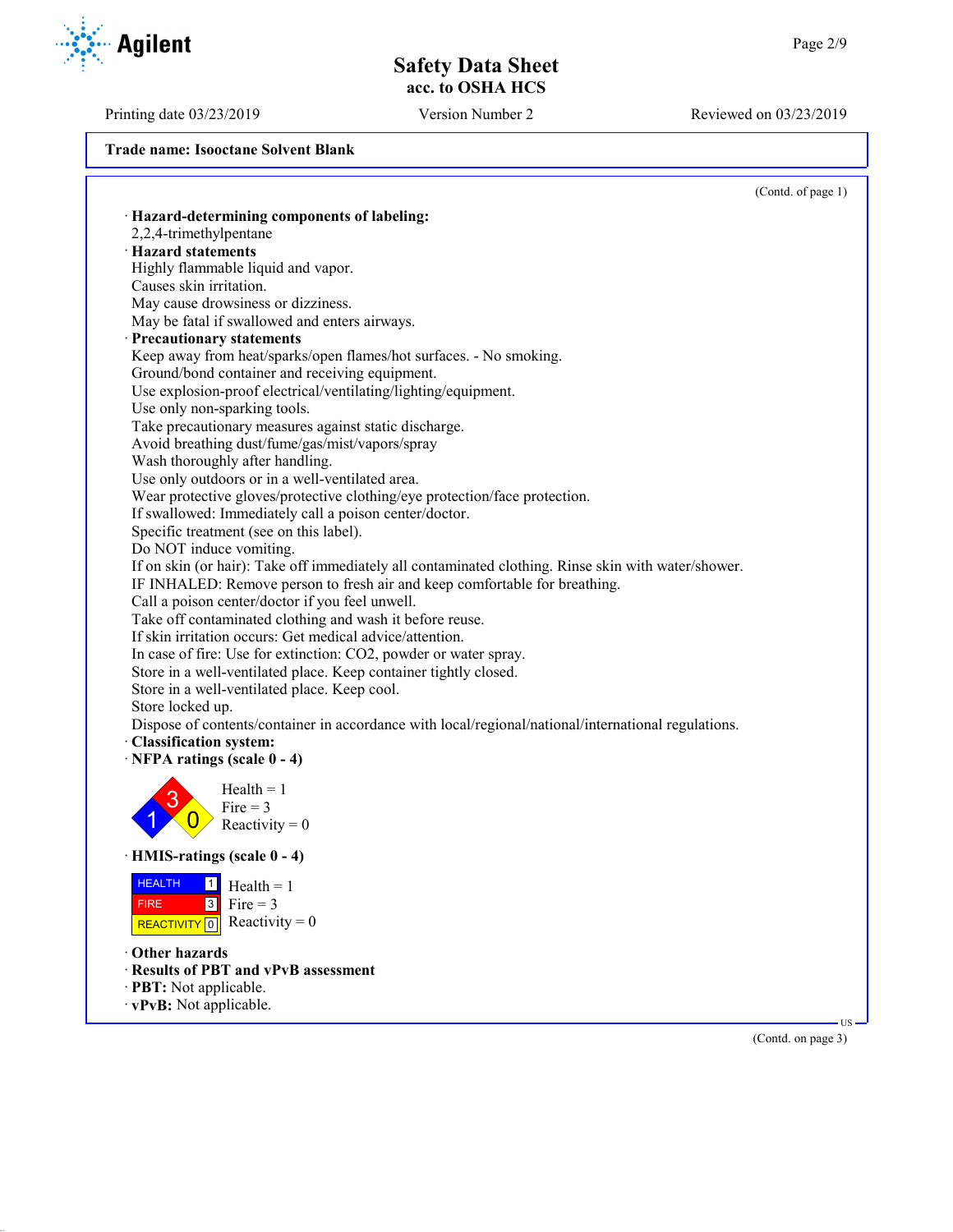Printing date 03/23/2019 Version Number 2 Reviewed on 03/23/2019

**Trade name: Isooctane Solvent Blank**

(Contd. of page 2)

## **3 Composition/information on ingredients**

· **Chemical characterization: Substances**

· **CAS No. Description**

540-84-1 2,2,4-trimethylpentane

- · **Identification number(s)**
- · **EC number:** 208-759-1
- · **Index number:** 601-009-00-8

## **4 First-aid measures**

- · **Description of first aid measures**
- · **General information:** Immediately remove any clothing soiled by the product.
- · **After inhalation:** In case of unconsciousness place patient stably in side position for transportation.
- · **After skin contact:** Immediately wash with water and soap and rinse thoroughly.
- · **After eye contact:** Rinse opened eye for several minutes under running water.
- · **After swallowing:** If symptoms persist consult doctor.
- · **Information for doctor:**
- · **Most important symptoms and effects, both acute and delayed** No further relevant information available.
- · **Indication of any immediate medical attention and special treatment needed**

No further relevant information available.

## **5 Fire-fighting measures**

- · **Extinguishing media**
- · **Suitable extinguishing agents:**
- CO2, extinguishing powder or water spray. Fight larger fires with water spray or alcohol resistant foam.
- · **For safety reasons unsuitable extinguishing agents:** Water with full jet
- · **Special hazards arising from the substance or mixture** No further relevant information available.
- · **Advice for firefighters**
- · **Protective equipment:** No special measures required.

## **6 Accidental release measures**

- · **Personal precautions, protective equipment and emergency procedures** Wear protective equipment. Keep unprotected persons away.
- · **Environmental precautions:** Do not allow to enter sewers/ surface or ground water.
- · **Methods and material for containment and cleaning up:**
- Absorb with liquid-binding material (sand, diatomite, acid binders, universal binders, sawdust). Dispose contaminated material as waste according to item 13.
- Ensure adequate ventilation.
- · **Reference to other sections**
- See Section 7 for information on safe handling.
- See Section 8 for information on personal protection equipment.
- See Section 13 for disposal information.
- · **Protective Action Criteria for Chemicals**

· **PAC-1:**

(Contd. on page 4)





230 ppm

US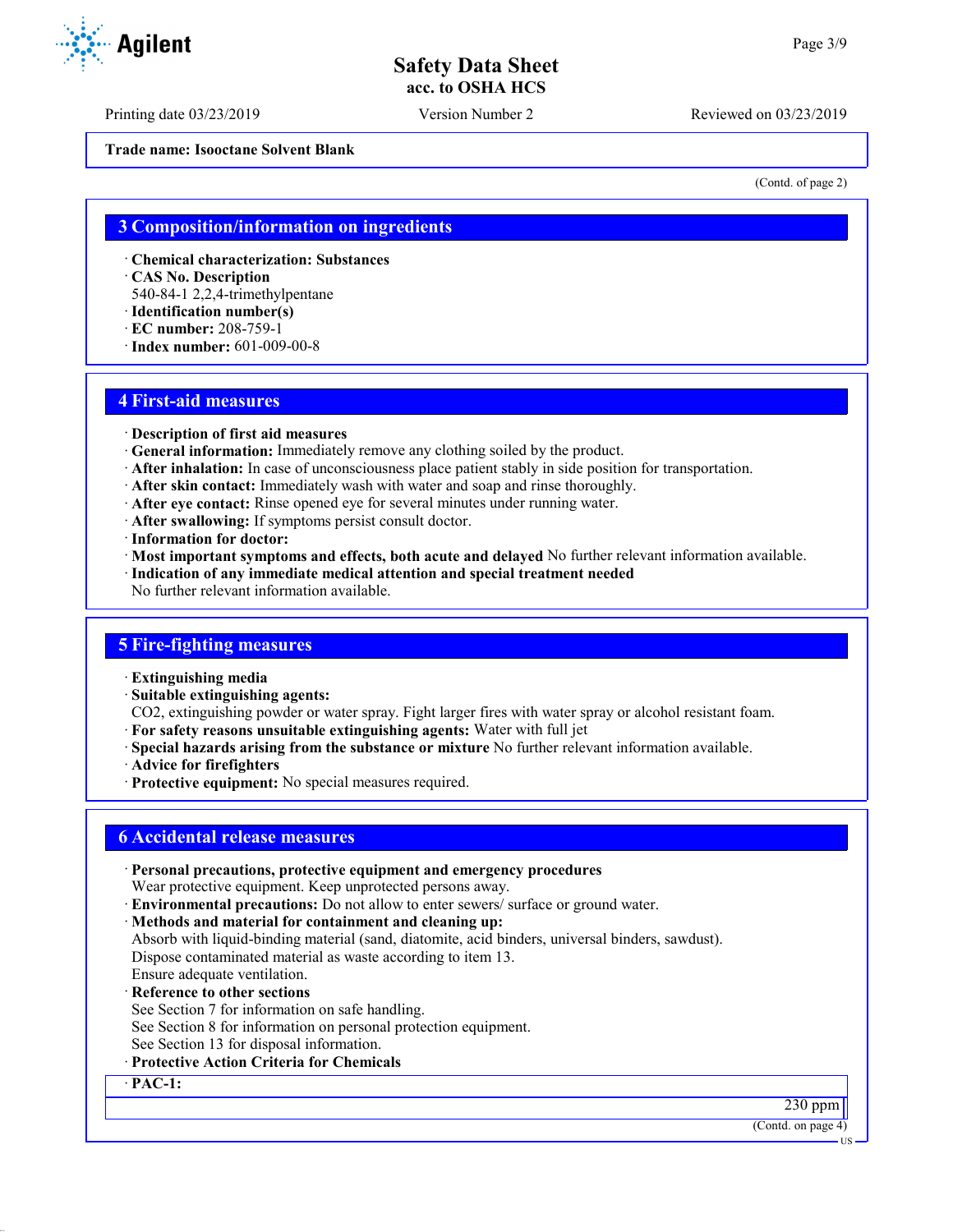Printing date 03/23/2019 Version Number 2 Reviewed on 03/23/2019

**Trade name: Isooctane Solvent Blank**

· **PAC-2:**

· **PAC-3:**

## **7 Handling and storage**

#### · **Handling:**

- · **Precautions for safe handling**
- Ensure good ventilation/exhaustion at the workplace. Prevent formation of aerosols.
- · **Information about protection against explosions and fires:** Keep ignition sources away - Do not smoke. Protect against electrostatic charges.
- · **Conditions for safe storage, including any incompatibilities**
- · **Storage:**
- · **Requirements to be met by storerooms and receptacles:** Store in a cool location.
- · **Information about storage in one common storage facility:** Not required.
- · **Further information about storage conditions:** Keep receptacle tightly sealed. Store in cool, dry conditions in well sealed receptacles.
- · **Specific end use(s)** No further relevant information available.

## \* **8 Exposure controls/personal protection**

· **Additional information about design of technical systems:** No further data; see item 7.

· **Control parameters**

· **Components with limit values that require monitoring at the workplace:**

## **540-84-1 2,2,4-trimethylpentane**

- PEL Long-term value: 2350 mg/m<sup>3</sup>, 500 ppm
	- n-Octane only

TLV Long-term value:  $1401 \text{ mg/m}^3$ , 300 ppm

· **Additional information:** The lists that were valid during the creation were used as basis.

- · **Exposure controls**
- · **Personal protective equipment:**
- · **General protective and hygienic measures:**
- Keep away from foodstuffs, beverages and feed.
- Immediately remove all soiled and contaminated clothing.
- Wash hands before breaks and at the end of work.
- Avoid contact with the skin.

Avoid contact with the eyes and skin.

· **Breathing equipment:**

When used as intended with Agilent instruments, the use of the product under normal laboratory conditions and with standard practices does not result in significant airborne exposures and therefore respiratory protection is not needed.

Under an emergency condition where a respirator is deemed necessary, use a NIOSH or equivalent approved device/equipment with appropriate organic or acid gas cartridge.

(Contd. on page 5)



(Contd. of page 3)

830 ppm

5000\* ppm

US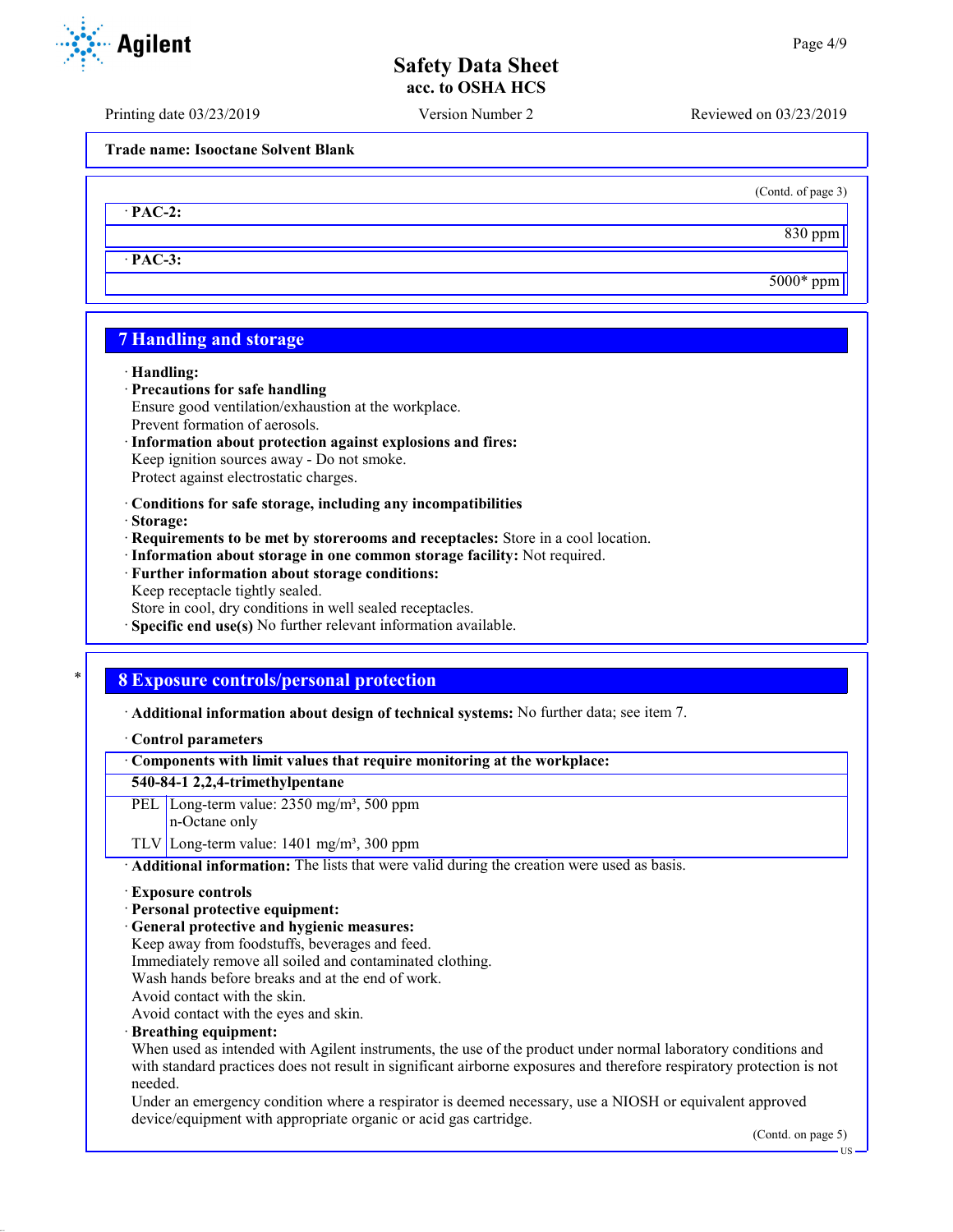Printing date 03/23/2019 Version Number 2 Reviewed on 03/23/2019

**Trade name: Isooctane Solvent Blank**

(Contd. of page 4)

US

· **Protection of hands:** Although not recommended for constant contact with the chemicals or for clean-up, nitrile gloves 11-13 mil thickness are recommended for normal use. The breakthrough time is 1 hr. For cleaning a spill where there is direct contact of the chemical, butyl rubber gloves are recommended 12-15 mil thickness with breakthrough times exceeding 4 hrs. Supplier recommendations should be followed.

#### · **Material of gloves**

For normal use: nitrile rubber, 11-13 mil thickness

For direct contact with the chemical: butyl rubber, 12-15 mil thickness

The selection of the suitable gloves does not only depend on the material, but also on further marks of quality and varies from manufacturer to manufacturer.

#### · **Penetration time of glove material**

For normal use: nitrile rubber: 1 hour

For direct contact with the chemical: butyl rubber: >4 hours

#### · **Eye protection:**



Tightly sealed goggles

| <b>9 Physical and chemical properties</b>                                                         |                                                                                               |
|---------------------------------------------------------------------------------------------------|-----------------------------------------------------------------------------------------------|
| · Information on basic physical and chemical properties<br><b>General Information</b>             |                                                                                               |
| · Appearance:                                                                                     | Fluid                                                                                         |
| Form:<br>Color:                                                                                   | Colorless                                                                                     |
| · Odor:                                                                                           | Nearly odorless                                                                               |
| Odor threshold:                                                                                   | Not determined.                                                                               |
| · pH-value:                                                                                       | Not determined.                                                                               |
| Change in condition<br><b>Melting point/Melting range:</b><br><b>Boiling point/Boiling range:</b> | $-107$ °C ( $-160.6$ °F)<br>99 °C (210.2 °F)                                                  |
| · Flash point:                                                                                    | $-12$ °C (10.4 °F)                                                                            |
| · Flammability (solid, gaseous):                                                                  | Not applicable.                                                                               |
| · Ignition temperature:                                                                           | 410 °C (770 °F)                                                                               |
| · Decomposition temperature:                                                                      | Not determined.                                                                               |
| · Auto igniting:                                                                                  | Not determined.                                                                               |
| Danger of explosion:                                                                              | Product is not explosive. However, formation of explosive air/vapor<br>mixtures are possible. |
| <b>Explosion limits:</b><br>Lower:<br>Upper:                                                      | 1.1 Vol $\%$<br>6 Vol %                                                                       |
| $\cdot$ Vapor pressure at 20 °C (68 °F):                                                          | 41.25 hPa $(30.9 \text{ mm Hg})$                                                              |
| $\cdot$ Density at 20 °C (68 °F):                                                                 | $0.692$ g/cm <sup>3</sup> (5.77474 lbs/gal)                                                   |

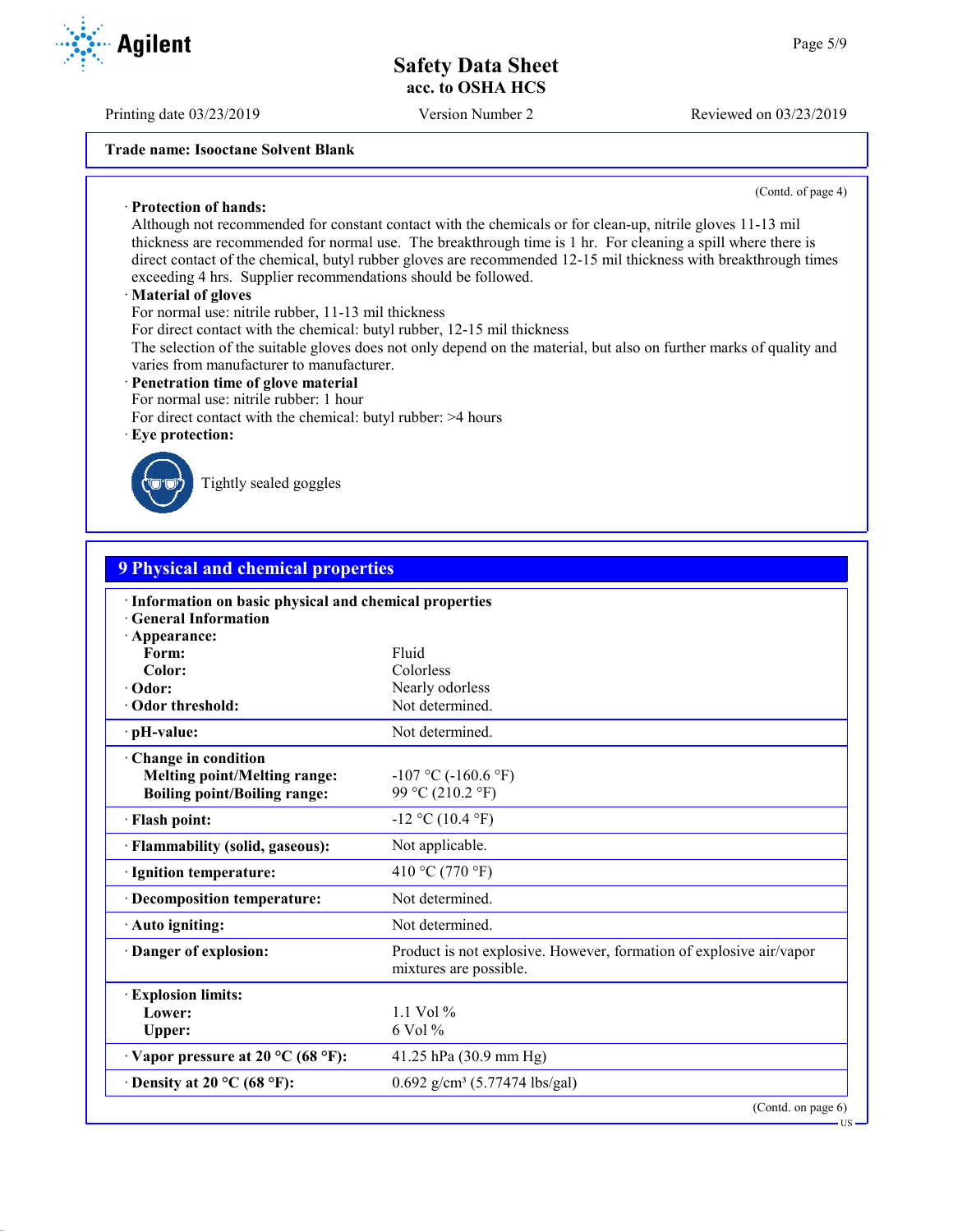Printing date 03/23/2019 Version Number 2 Reviewed on 03/23/2019

**Trade name: Isooctane Solvent Blank**

|                                                            |                                            | (Contd. of page 5) |
|------------------------------------------------------------|--------------------------------------------|--------------------|
| · Relative density                                         | Not determined.                            |                    |
| · Vapor density                                            | Not determined.                            |                    |
| · Evaporation rate                                         | Not determined.                            |                    |
| · Solubility in / Miscibility with                         |                                            |                    |
| Water:                                                     | Not miscible or difficult to mix.          |                    |
| · Partition coefficient (n-octanol/water): Not determined. |                                            |                    |
| · Viscosity:                                               |                                            |                    |
| Dynamic at 20 °C (68 °F):                                  | $0.51$ mPas                                |                    |
| Kinematic:                                                 | Not determined.                            |                    |
| Organic solvents:                                          | $100.0\%$                                  |                    |
| <b>VOC</b> content:                                        | $100.00\%$                                 |                    |
|                                                            | 692.0 g/l / 5.78 lb/gal                    |                    |
| $\cdot$ Other information                                  | No further relevant information available. |                    |

# **10 Stability and reactivity**

· **Reactivity** No further relevant information available.

· **Chemical stability**

· **Thermal decomposition / conditions to be avoided:** No decomposition if used according to specifications.

· **Possibility of hazardous reactions** No dangerous reactions known.

· **Conditions to avoid** No further relevant information available.

- · **Incompatible materials:** No further relevant information available.
- · **Hazardous decomposition products:** No dangerous decomposition products known.

## **11 Toxicological information**

· **Information on toxicological effects**

· **Acute toxicity:**

· **LD/LC50 values that are relevant for classification:**

| <b>ATE (Acute Toxicity Estimate)</b> |  |
|--------------------------------------|--|
|--------------------------------------|--|

| Dermal LD50 | $\geq$ 2,000 mg/kg (rabbit)             |
|-------------|-----------------------------------------|
|             | Inhalative LC50/4 h $>$ 33.5 mg/L (rat) |

## **540-84-1 2,2,4-trimethylpentane**

| Oral   | LD50 | $\sqrt{5,000}$ mg/kg (rat)               |
|--------|------|------------------------------------------|
| Dermal | LD50 | $ >2,000$ mg/kg (rabbit)                 |
|        |      | Inhalative $LC50/4 h$ > 33.52 mg/L (rat) |

#### · **Primary irritant effect:**

· **on the skin:** Irritant to skin and mucous membranes.

· **on the eye:** No irritating effect.

· **Sensitization:** No sensitizing effects known.

· **Additional toxicological information:**

#### · **Carcinogenic categories**

· **IARC (International Agency for Research on Cancer)**

## Substance is not listed.

(Contd. on page 7)

**TIC** 

**Agilent**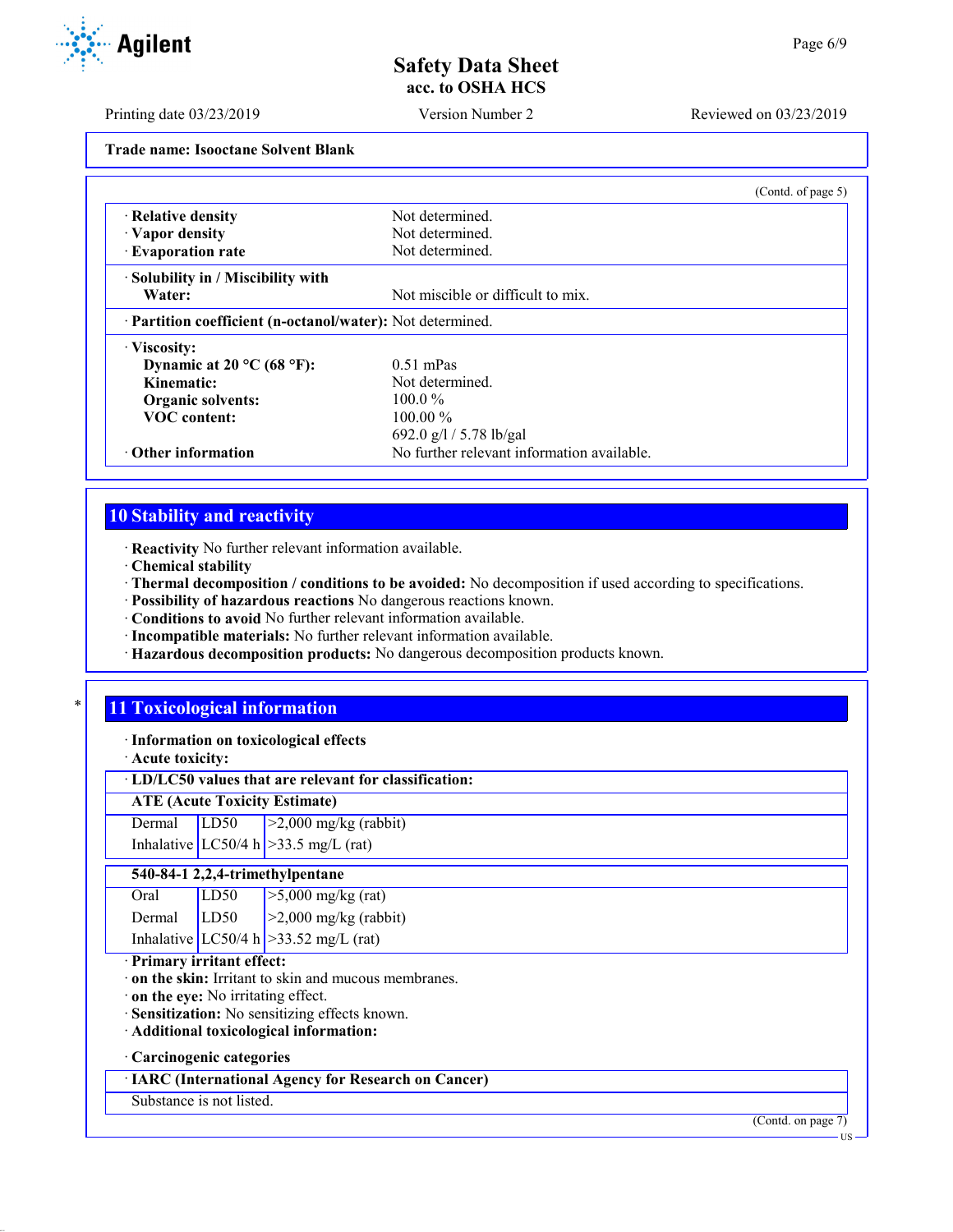Printing date 03/23/2019 Version Number 2 Reviewed on 03/23/2019

**Trade name: Isooctane Solvent Blank**

(Contd. of page 6)

## · **NTP (National Toxicology Program)**

Substance is not listed.

#### · **OSHA-Ca (Occupational Safety & Health Administration)**

Substance is not listed.

## **12 Ecological information**

#### · **Toxicity**

- · **Aquatic toxicity:** No further relevant information available.
- · **Persistence and degradability** No further relevant information available.
- · **Behavior in environmental systems:**
- · **Bioaccumulative potential** No further relevant information available.
- · **Mobility in soil** No further relevant information available.
- · **Additional ecological information:**

#### · **General notes:**

Water hazard class 2 (Assessment by list): hazardous for water

Do not allow product to reach ground water, water course or sewage system.

Danger to drinking water if even small quantities leak into the ground.

- · **Results of PBT and vPvB assessment**
- · **PBT:** Not applicable.
- · **vPvB:** Not applicable.
- · **Other adverse effects** No further relevant information available.

# **13 Disposal considerations**

· **Waste treatment methods**

· **Recommendation:**

Must not be disposed of together with household garbage. Do not allow product to reach sewage system.

- · **Uncleaned packagings:**
- · **Recommendation:** Disposal must be made according to official regulations.

| · UN-Number               |                     |  |
|---------------------------|---------------------|--|
| · DOT, IMDG, IATA         | UN1262              |  |
| · UN proper shipping name |                     |  |
| $\cdot$ DOT               | <b>Octanes</b>      |  |
| · IMDG, IATA              | <b>OCTANES</b>      |  |
| · DOT, IMDG, IATA<br>Ġ.   | 3 Flammable liquids |  |

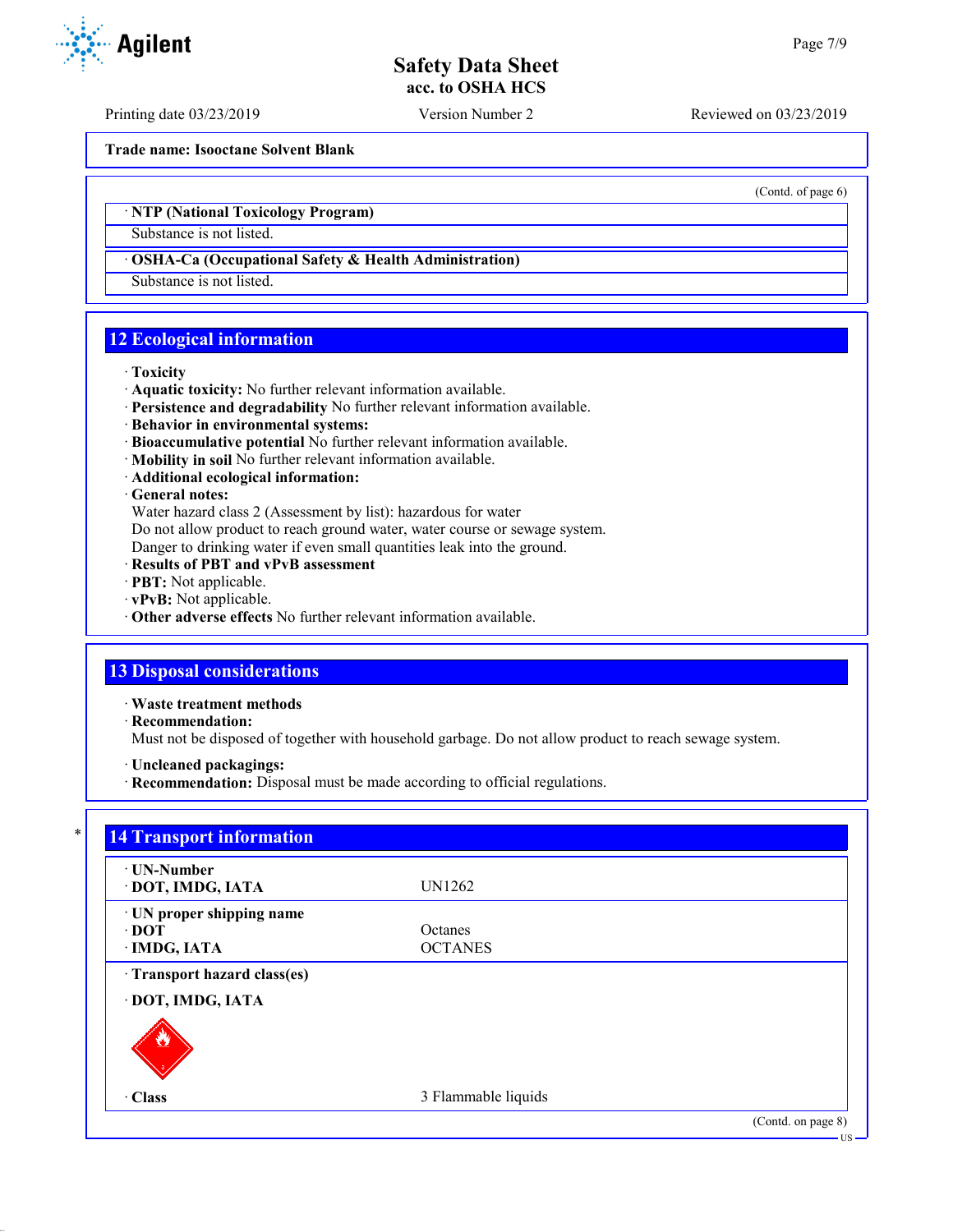**Trade name: Isooctane Solvent Blank**

|                                            | (Contd. of page 7)                               |
|--------------------------------------------|--------------------------------------------------|
| · Label                                    | 3                                                |
| · Packing group                            |                                                  |
| · DOT, IMDG, IATA                          | $\mathbf{I}$                                     |
| · Environmental hazards:                   | Not applicable.                                  |
| Special precautions for user               | Warning: Flammable liquids                       |
| Danger code (Kemler):                      | 33                                               |
| <b>EMS Number:</b>                         | $3 - 07$                                         |
| <b>Stowage Category</b>                    | B                                                |
| Transport in bulk according to Annex II of |                                                  |
| <b>MARPOL73/78 and the IBC Code</b>        | Not applicable.                                  |
| · Transport/Additional information:        |                                                  |
| $\cdot$ DOT                                |                                                  |
| · Quantity limitations                     | On passenger aircraft/rail: 5 L                  |
|                                            | On cargo aircraft only: 60 L                     |
| · Hazardous substance:                     | 1000 lbs, 454 kg                                 |
| $\cdot$ IMDG                               |                                                  |
| · Limited quantities (LQ)                  | 1L                                               |
| <b>Excepted quantities (EQ)</b>            | Code: E2                                         |
|                                            | Maximum net quantity per inner packaging: 30 ml  |
|                                            | Maximum net quantity per outer packaging: 500 ml |
| · UN "Model Regulation":                   | UN 1262 OCTANES, 3, II, ENVIRONMENTALLY          |
|                                            | <b>HAZARDOUS</b>                                 |

# **15 Regulatory information**

· **Safety, health and environmental regulations/legislation specific for the substance or mixture** · **Sara**

| · Section 355 (extremely hazardous substances):             |
|-------------------------------------------------------------|
| Substance is not listed.                                    |
| · Section 313 (Specific toxic chemical listings):           |
| Substance is not listed.                                    |
| <b>TSCA (Toxic Substances Control Act):</b>                 |
| Substance is listed.                                        |
| · Proposition 65                                            |
| Chemicals known to cause cancer:                            |
| Substance is not listed.                                    |
| Chemicals known to cause reproductive toxicity for females: |
| Substance is not listed.                                    |
| Chemicals known to cause reproductive toxicity for males:   |
| Substance is not listed.                                    |
| Chemicals known to cause developmental toxicity:            |
| Substance is not listed.                                    |
| (Contd. on page 9)                                          |
| ·US·                                                        |



Printing date 03/23/2019 Version Number 2 Reviewed on 03/23/2019